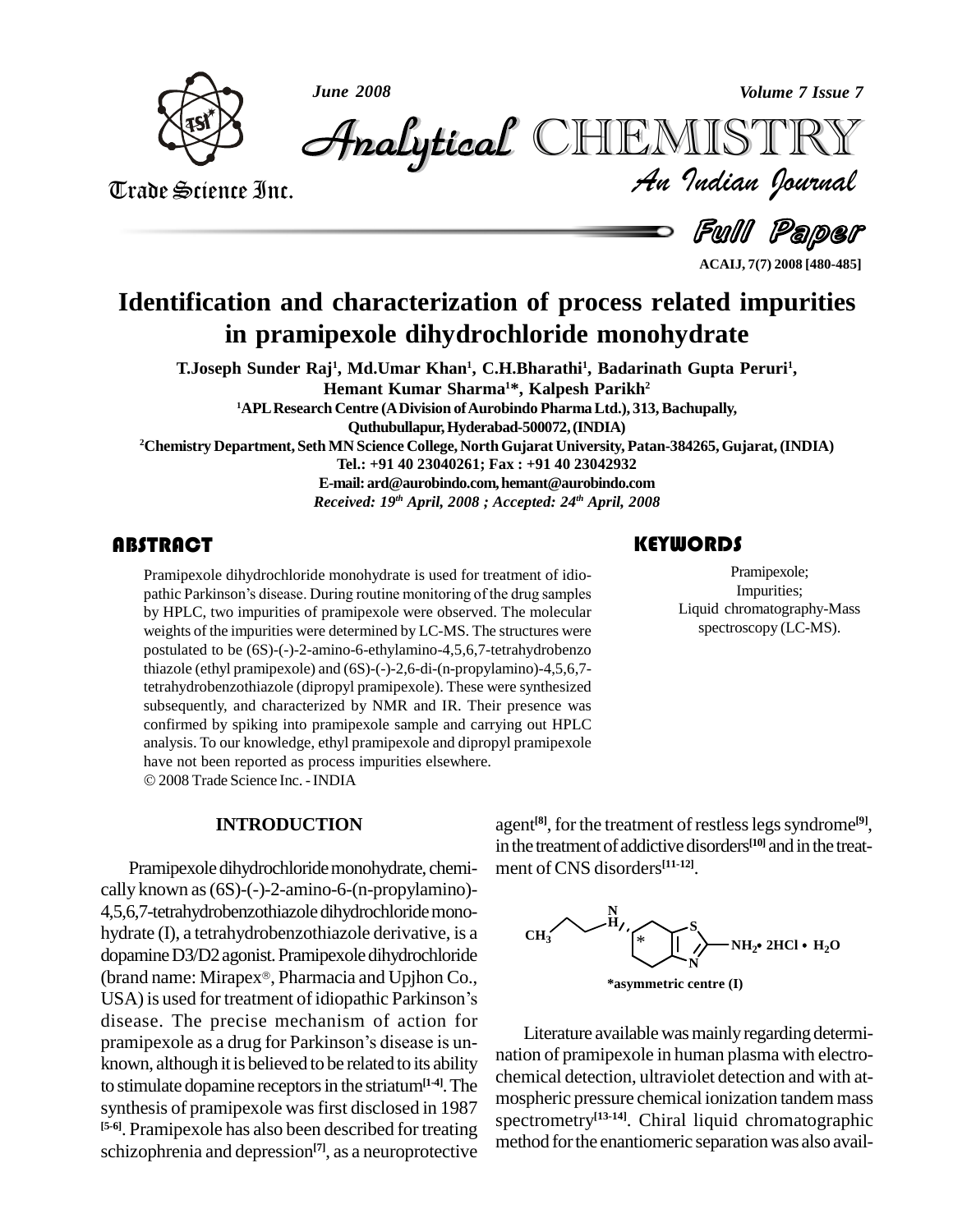hydrogen phosphate solution and 2ml of triethyl amine, pH adjusted to 6.0 with orthophophoric acid) and 2 volumes of acetonitrile. The mobile phase (B) consisted of acetonitrile. Flow rate was kept at 1.0 ml/min and the column eluent was monitored at 260nm. Pump mode was gradient and was as follows, time  $(\min)/A(v/v)$ : B  $(v/v); T_{0.01}/100:0, T_{10}/97:3, T_{25}/80:20, T_{35}/65:35, T_{45}/$  from 60:40, T<sub>46</sub>/100:0, T<sub>55</sub>/100:0.

### **Liquid chromatography-massspectroscopy**

ESI massspectra were recorded on Perkin Elmer



**1(a) Chemicalstructure of pramipexole**



**1(b) Chemicla structure ofImpurity-I(ethyl pramipexole)**



**1(c) Chemical structure of impurity-II (dipropyl pramipexole)**

**Note: Numbering is given for convenience of spectral inter pretation and isnot as per IUPAC nomenclature**

**Figure 1: Chemical structure of pramipexole and impurities**

able<sup>[15]</sup>. To the best of our knowledge, ethyl pramipexole and dipropyl pramipexole impurities were not cited in literature to date.

During the analysis of different laboratorybatches of pramipexole dihydrochloridemonohydrate, two im purities were detected whose area percentage ranged  $/$  from 0.05% to 0.1%. A thorough study has been undertaken to characterize these impurities, by spectro scopic techniques. In wake of regulatory requirements, all impurities above 0.05 %w/w need to be identified, and characterized<sup>[16]</sup>. Present study deals with identification, formation of impurities, their preparation, and characterization.

#### **EXPERIMENTAL**

#### **Sample, chemicals and reagents**

Pramipexole dihydrochloride monohydrate and impurities were synthesized inAPLResearch Centre (ADivision ofAurobindo Pharma Ltd., Hyderabad, INDIA).All the reagents used for analysis were pro cured from Merck (India) limited. Distilled water was prepared by using Milli-Q water purification system (Millipore, Bedford, MA).

### **High performance liquid chromatography (Analytical conditions)**

Chromatographic separations were performed on high performance liquid chromatograph, Waters alliance 2695 separations module equipped with 2996 photo diode array detector and Empower pro data handling system[Waters Corporation, MILFORD, MA01757,<br>USA]. Separations were achieved on YMC Pack C8<br>column with dimensions of 250 mm×4.6mm i.d, 5 µm USA]. Separations were achieved onYMC Pack C8 column with dimensions of 250 mm×4.6mm i.d, 5  $\mu$ m<br>particle size maintained at 30°C. The mobile phase (A) consisted of 98 volumes of buffer (10mM diammonium



**Figure 2:LC-Chromatogramof pramipexole dihydrochloride monohydrate sample spiked with impurities**

 *Indian Journal* Analytical CHEMISTRY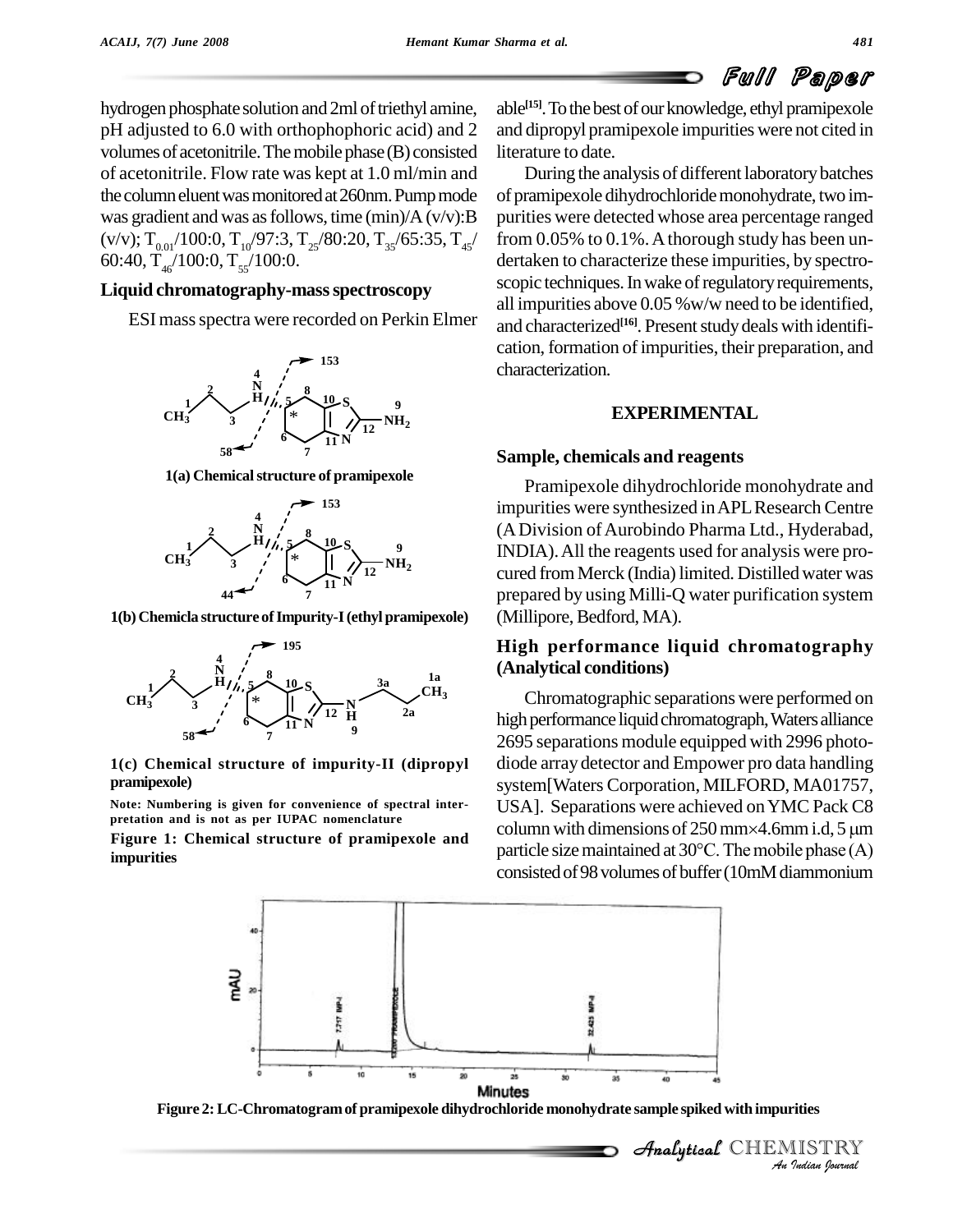# Full Paper

triple quadrupole mass spectrometer (API 2000, PE SCIEX) coupled with Shimadzu HPLC equipped with SPD 10A VP UV-Vis detector and LC 10AT VP pumps. Analyst software was used for data acquisition and data processing. The turbo ion spray voltage was pumps. Analyst software was used for data acquisition in and data processing. The turbo ion spray voltage was The maintained at 5.5 Kv and temperature was set at 375°C. The auxiliary gas and sheath gas used was high pure nitrogen. Zero air was used as Nebuliser gas. LC-MS spectra were acquired from m/z 70-700 in 0.1 amu steps with 2.0 sec dwell time. As inorganic salt buffers can not be introduced into the LC-MS system, the analytical method is modified to volatile buffers with same elution profile and LC-MS analysis of the crude sample indica<br>was carried out using Inertsil ODS 3V column with di-showe<br>mensions of 250mm × 4.6mm, 5.0 µm particle size. jor fra The mobile phase consisted of 10mM ammonium ac etate solution, pH adjusted to 5.0 with glacial acetic acid (A) and acetonitrile: methanol:  $[1:1, v/v]$  (B). Flow rate was 1.0 ml/min. Pump mode was gradient and was as follows, time (min)/A (v/v):B (v/v);  $T_{0.01}/97:3, T_{15}/$  un 85:15,  $T_{25}/70:30$ ,  $T_{35}/50:50$ ,  $T_{36}/97:3$ ,  $T_{45}/97:3$ .

#### **NMR spectroscopy**

The  ${}^{1}H$ ,  ${}^{13}C$ (proton decoupled) experiments were  $m$  mode performed on aBruker 300MHz (Avance DPX-300) NMR spectrometer using DMSO- $d<sub>6</sub>$  as solvent and tetramethylsilane (TMS) as internal standard.

#### **IR spectroscopy**

The IR spectra were recorded in the solid state as KBr pellet using Perkin Elmer instrument, model-spectrumone.

### **RESULTSAND DISCUSSION**

#### **Detection and identification**

subjected to LC-MS using conditions as described in impuri *Indian Indiana*<br>*Indian Indian*<br>*Indian bournal* Sample solutions of pramipexole dihydrochloride monohydrate were prepared and injected into the analytical LC using the solvent system is described earlier. Two impurities eluted at relative retention times (RRT) 0.59 and 2.46 respectively with respect to pramipexole, whose retention time is 13.2 minutes. A typical chromatogram is shown in figure 2. The same samples were section 2.3 to identify the molecular mass  $(m/z)$  of the impurities. The m/z values of the impurities recorded in positive ion mode were 198 for impurity-I eluted at

CHEMISTRY COMMENT

RRT-0.59, and 254 for impurity-II eluted at RRT-2.46.

ESImassspectrum of pramipexole in positive ion mode showed amolecularion peak atm/z 212[(MH) <sup>+</sup>] indicating the molecular weight of the compound as 211. The major fragment ion peak was observed at  $m/z$  153, reflecting 2-amino-4,5,6,7-tetrahydrobenzothiazole moiety with cleavage of n-propylamine chain as de picted in figure 1a. The m/z value difference between the pramipexole mass and its major fragment ion was 58 mass units, reflecting propylamine chain.

/ units)lessthanpropylaminechainofpramipexole.From ESI mass spectrum of impurity-I in positive ion mode showed amolecularion peak atm/z 198[(MH) <sup>+</sup>] indicating the molecular weight of the compound as 197, showed 14 mass units less than pramipexole. The major fragment ion peak was observed at m/z 153, reflecting2-amino-4,5,6,7-tetrahydrobenzothiazolemoi ety. The m/z value difference between the impurity mass and its major fragment ion was 44 mass units, reflecting ethylamine chain i.e., one methylene group (14 mass this data, ethyl pramipexole structurewas proposed for impurity-I asshown in figure 1b.

ESImassspectrum of impurity - IIin positive ion mode showed amolecularion peak atm/z 254[(MH) <sup>+</sup>] indicating the molecular weight of the compound as 253, showed 42 mass units more than pramipexole. The major fragment ion peak of this impurity was observed atm/z 195(Figure 1c) compared to pramipexolemajor fragment ion peak observed at m/z 158(Figure 1a). This 42mass units difference reflect propyl chain binding to amino function of 2-amino-4,5,6,7-tetrahydrobenzo thiazolemoiety. Fromthis data, dipropyl pramipexole structure was proposed for impurity-II as indicated in figure 1c.

Based on the proposed structures, these impurities were synthesized, spectrally characterized by NMR, mass, IR data, and also confirmed by HPLC analysis via spiking these impurities into pramipexole sample.

#### **Preparation ofimpurities**

The proposed impurities were prepared and confirmed spectrally via NMR, mass and IR data. The comparative <sup>1</sup>H and <sup>13</sup>C NMR spectral data of pramipaxole, impurity - I and impurity - II is given in TABLE 1 and FT-IR spectral data for the same is given in TABLE 2. The spectral data of pramipaxole, impurity -I and im purity - II were recorded in free base form for spectral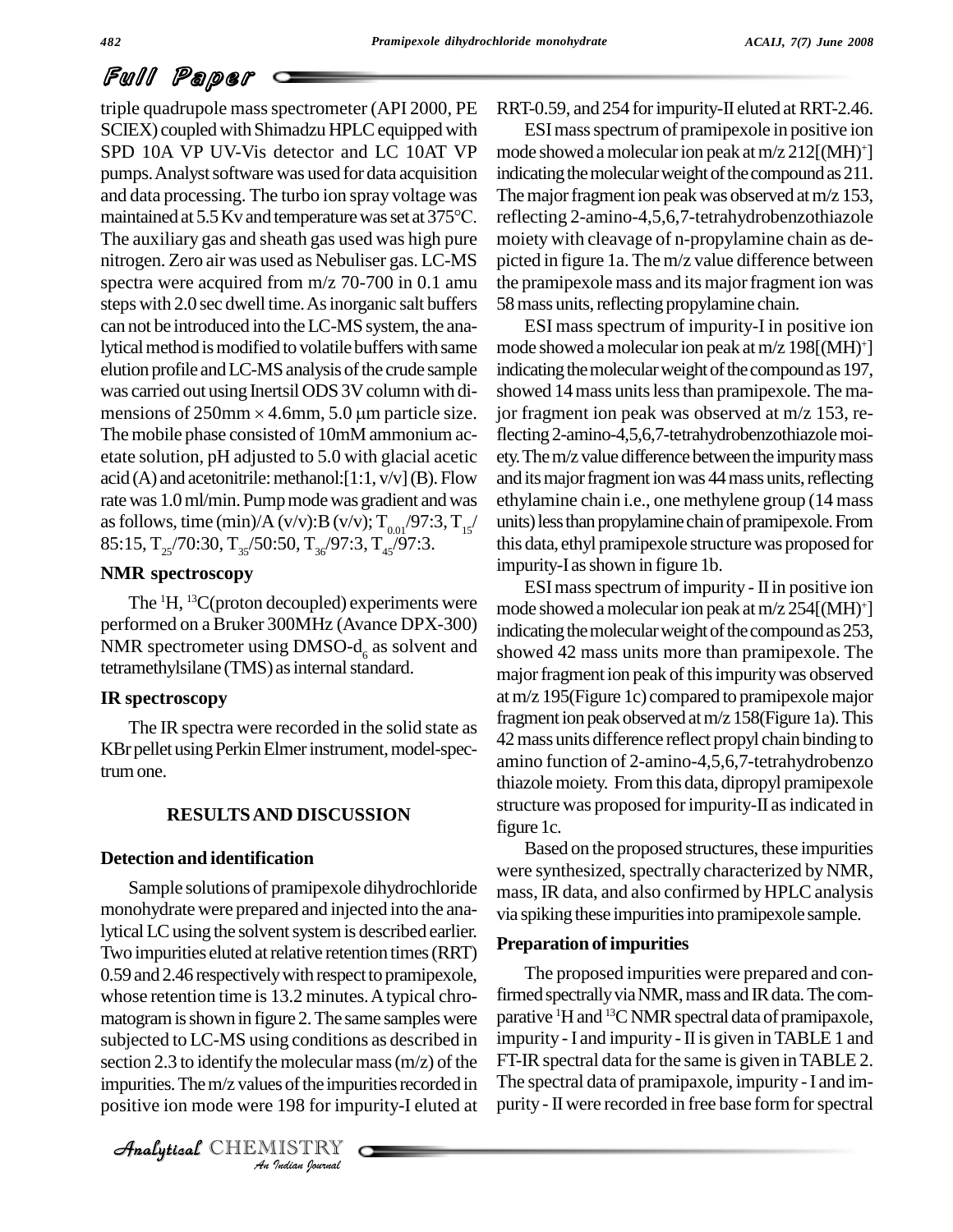|                       | Spectral data of pramipexole and impurities as free base were considered for spectral comparison |                    |                                    |                    |                    |                                                                    |            |  |
|-----------------------|--------------------------------------------------------------------------------------------------|--------------------|------------------------------------|--------------------|--------------------|--------------------------------------------------------------------|------------|--|
|                       | Pramipexole                                                                                      |                    | <b>Impurity I</b>                  |                    | <b>Impurity II</b> |                                                                    |            |  |
| Position <sup>a</sup> | $\mathrm{H}(\text{ppm})$<br>multiplicity                                                         | $^{13}$ C<br>(ppm) | $\mathrm{H}$ (ppm)<br>multiplicity | $^{13}$ C<br>(ppm) |                    | Position <sup>a 1</sup> H (ppm) multiplicity <sup>13</sup> C (ppm) |            |  |
|                       | $0.87$ (t, 3H)                                                                                   | 12.8               | $1.01$ (t, 3H)                     | 16.3               | 1.1a               | $0.84 - 0.90$ (2t, 6H)                                             | 12.3, 12.7 |  |
| 2                     | $1.40$ (sextet, $2H$ )                                                                           | 24.0               |                                    |                    | 2, 2a              | $1.37 - 1.55$ (2sextet,<br>4H)                                     | 22.9, 24.0 |  |
| 3                     | $2.74$ (distorted triplet, $2H$ )                                                                | 49.6               | $2.57$ (distorted triplet, $2H$ )  | 41.7               | 3,3a               | 2.50 & 3.09<br>(2 distorted triplet, 4H)                           | 46.9, 49.6 |  |
| 4                     | $1.49$ (m, 1H)                                                                                   |                    | $1.48$ (m, 1H)                     |                    | 4                  | $1.48$ (m, 1H)                                                     |            |  |
| 5                     | $2.78$ (m, 1H)                                                                                   | 54.7               | $2.80$ (m, 1H)                     | 54.6               | 5                  | $2.75$ (m, 1H)                                                     | 54.7       |  |
| 6                     | $1.51 \& 1.89$ (2m, 2H)                                                                          | 30.1               | $1.47 \& 1.89 (2m, 2H)$            | 30.1               | 6                  | $1.52 \& 1.90 (2m, 2H)$                                            | 30.1       |  |
|                       | $2.40 \& 2.53$ (2m, 2H)                                                                          | 30.5               | $2.41 \& 2.70 (2m, 2H)$            | 30.4               | 8                  | $2.44 \& 2.71$ (2m, 2H)                                            | 30.5       |  |
| 8                     | $2.18 \& 2.35$ (2m, 2H)                                                                          | 25.7               | $2.21 \& 2.35 \ (2m, 2H)$          | 25.7               | 7                  | $2.20 \& 2.42$ (2m, 2H)                                            | 25.9       |  |
| 9                     | $6.59$ (brs, 2H)                                                                                 |                    | $6.60$ (s, 2H)                     |                    | 9                  | $7.23$ (t, 1H)                                                     |            |  |
| 10                    |                                                                                                  | 114.0              |                                    | 114.0              | 10                 |                                                                    | 113.1      |  |
| 11                    |                                                                                                  | 145.3              |                                    | 145.3              | 11                 |                                                                    | 145.1      |  |
| 12                    |                                                                                                  | 166.7              |                                    | 166.7              | 12                 |                                                                    | 167.1      |  |

s, singlet; m, multiplet; t, triplet; q, quartet; brs, broad singlet, a Refer structural formula for numbering (Figure 1)

**TABLE2: FT-IR spectral data forPramipexole and itsimpurities**

| Spectral data of pramipexole and impurities as free base were considered for spectral comparison |                 |                                                    |                                      |  |  |  |
|--------------------------------------------------------------------------------------------------|-----------------|----------------------------------------------------|--------------------------------------|--|--|--|
| S.no.                                                                                            | Compound        | IR (KBr) absorption bands, $v$ (Cm <sup>-1</sup> ) |                                      |  |  |  |
| 1.                                                                                               | Pramipexole     | 3293, 3093(br)                                     | NH stretch                           |  |  |  |
|                                                                                                  |                 | 2957, 2922(m)                                      | $CH_3\&CH_2$ stretch                 |  |  |  |
|                                                                                                  |                 | 1643(m)                                            | NH bending                           |  |  |  |
|                                                                                                  |                 | (primary)                                          |                                      |  |  |  |
|                                                                                                  |                 | 1593(m)                                            | $C=N$ stretch                        |  |  |  |
|                                                                                                  |                 | 1538(s)                                            | NH bending (secondary)               |  |  |  |
|                                                                                                  |                 | 1466(m)                                            | $CH2$ bending                        |  |  |  |
|                                                                                                  |                 | 1451, 1364(m)                                      | $CH3$ symmetric & asymmetric bending |  |  |  |
|                                                                                                  |                 | 1121(s)                                            | C-N stretch                          |  |  |  |
| 2.                                                                                               | Impurity- I     | 3242(br)                                           | NH stretch                           |  |  |  |
|                                                                                                  |                 | 2965, 2918(m)                                      | $CH_3\&CH_2$ stretch                 |  |  |  |
|                                                                                                  |                 | 1652(m)                                            | NH bending                           |  |  |  |
|                                                                                                  |                 | (primary)                                          |                                      |  |  |  |
|                                                                                                  |                 | 1588(m)                                            | $C=N$ stretch                        |  |  |  |
|                                                                                                  |                 | 1537(s)                                            | NH bending (secondary)               |  |  |  |
|                                                                                                  |                 | 1468(m)                                            | $CH2$ bending                        |  |  |  |
|                                                                                                  |                 | 1447, 1373(m)                                      | $CH3$ symmetric & asymmetric bending |  |  |  |
|                                                                                                  |                 | 1118(s)                                            | C-N stretch                          |  |  |  |
| 3.                                                                                               | $Impurity - II$ | 3200(br)                                           | NH stretch                           |  |  |  |
|                                                                                                  |                 | 2956, 2931(m)                                      | $CH_3\&CH_2$ stretch                 |  |  |  |
|                                                                                                  |                 | 1588(s)                                            | $C=N$ stretch                        |  |  |  |
|                                                                                                  |                 | 1538(brs)                                          | NH bending (secondary)               |  |  |  |
|                                                                                                  |                 | 1475(m)                                            | $CH2$ bending                        |  |  |  |
|                                                                                                  |                 | 1455, 1365(m)                                      | $CH3$ symmetric & asymmetric bending |  |  |  |
|                                                                                                  |                 | 1112(s)                                            | C-N stretch                          |  |  |  |

comparisons. **s, strong; m, medium; br, broad; brs, broad and strong.**

#### **Preparation of pramipexole**

(6S)-(-)-2,6-Diamino-4,5,6,7-tetrahydrobenzo thiazole (III, Figure 3), was reacted with propionic anhydride and the isolated product (6S)-(-)-2-amino-6-

*A* And *A* Denomine the Cooler *Indian*<br>**Indian**<br>**Indian**<br>**IISTRY**<br>*IISTRY*<br>*Indian bournal* propionamido-4,5,6,7-tetrahydrobenzothiazole (IV, Figure 3) was reduced with sodium borohydrate in the presence of BF<sub>3</sub> etherate to yield pramipexole base.<br>The scheme for the synthesis of pramipaxole is shown<br>if figure 3.  $[\alpha]_n^{25}$ : -93.8°, C = 1 in methanol. presence of BF<sub>3</sub> etheral<br>The scheme for the syntle<br>if figure 3.  $[\alpha]_D^{25}$ : -93.

## **Preparation of impurity-I(ethyl pramipexole)**

CHEMISTRY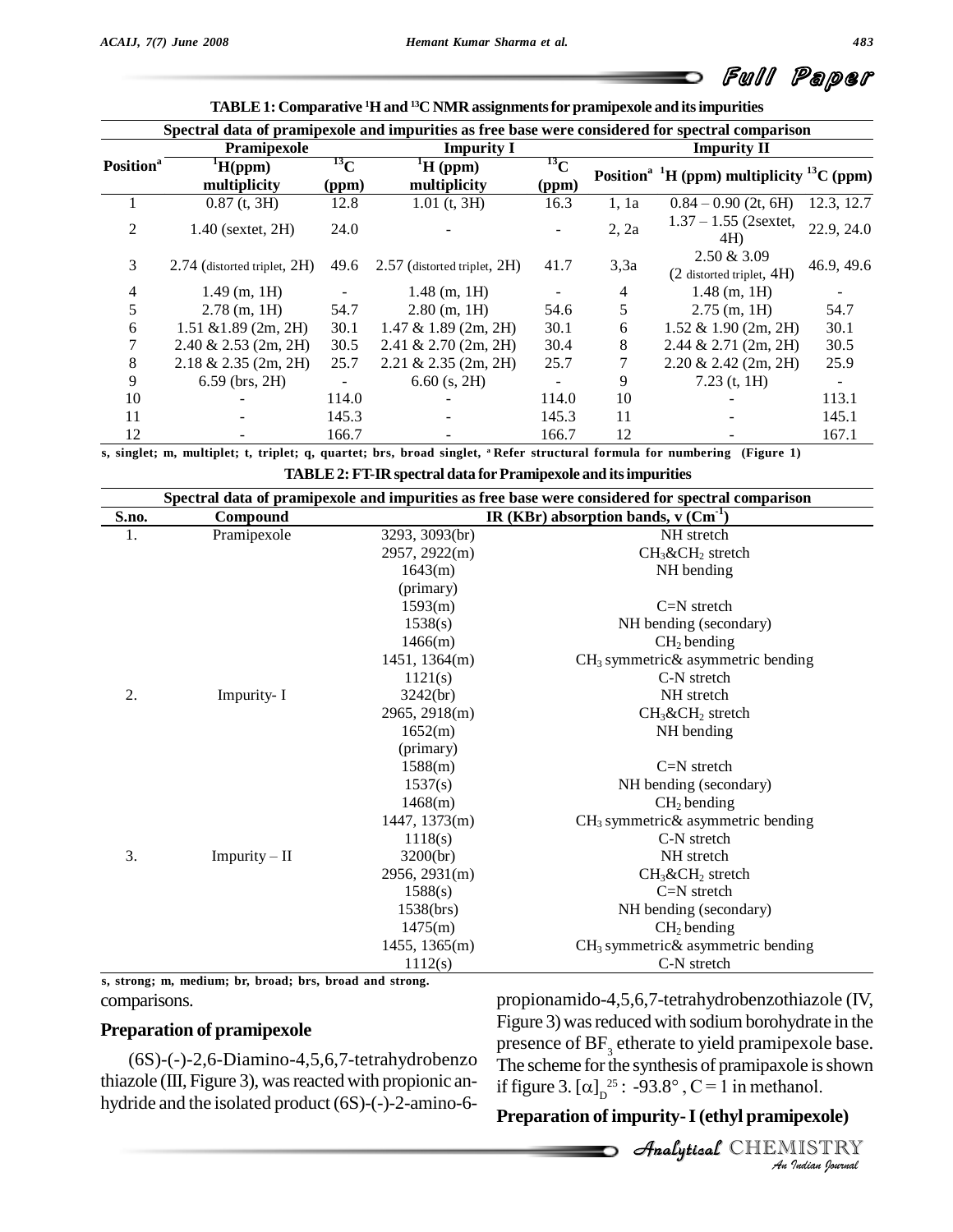

**Figure 3: Scheme for the synthesis and formation of pramipexole and impurities**

pramipexole) with molecular formula  $C_9H_{15}N_3S$  and weight *I*<br>*I* - **II (diprop**)<br>no-4,5,6,7-te<br>IISTRY<br>*Indian Iournal* (6S)-(-)-2,6-Diamino-4,5,6,7-tetrahydrobenzo thiazole (III, Figure 3), was reacted with acetic anhydride and the isolated product 6-acetamido-2-amino- 4,5,6,7-tetrahydrobenzothiazole (II, Figure 3) wasre duced to yield impurity I. The chromatographic purity of the prepared impurity was 99.5% determined by injecting into the analytical LC using the solvent system is described earlier 3.3. In the <sup>1</sup>H NMR spectrum of trum of p pramipexole, the sextet at 1.40 ppm assigned to CH<sub>2</sub> at 2-position is absent in impurity-I. In N-CH<sub>2</sub>-CH<sub>3</sub>, the CH<sub>2</sub> adjacent to nitrogen was slightly shifted up field to 2.57 ppm, when compared to pramipexole. The triplet at 1.01 ppm clearly establishes the N-CH<sub>2</sub>-CH<sub>2</sub> group in the molecule. In the  $^{13}C$  NMR spectrum of purity co pramipexole, the signal at 24.0 ppm assigned to CH<sub>2</sub> at 2-position was absent in impurity-I.The signal at 16.3 ppm is assignable to N-CH<sub>2</sub>-CH<sub>3</sub> and the signal at 41.7 ppm in<br>ppm is assignable to N-CH<sub>2</sub>-CH<sub>3</sub> reflecting slight shift two n-<br>of  $\delta$ -values to up field when compared to pramipexole.  $C = 1$  is ppm is assignable to N-CH<sub>2</sub>-CH<sub>3</sub> reflecting slight shift of  $\delta$ -values to up field when compared to pramipexole. ppm is assignable to N-CH<sub>2</sub>-CH<sub>3</sub> reflecting slight shift<br>of  $\delta$ -values to up field when compared to pramipexole. C:<br> $[\alpha]_D^{25}$ : -94.0°, C = 1 in methanol. The above spectral the data confirms the impurity as (6S)-(-)-2-amino-6 ethylamino-4,5,6,7-tetrahydrobenzothiazole (ethyl molecularweight 197.

#### **Preparation of impurity - II (dipropyl pramipexole)**

(6S)-(-)-2,6-Diamino-4,5,6,7-tetrahydrobenzo

CHEMISTRY COMMENT

, the in impurity-IIwith a triplet, indicating -NH- at 9-posi $thiazole(III, Figure 3)$ , was reacted with propionic anhydride and the isolated product (6S)-(-)-2,6 dipropionamido-4,5,6,7-tetrahydrobenzothiazole(V, Figure 3) was reduced to yield impurity II. The chromatographic purity of the prepared impurity was 99.5% determined by injecting into the analytical LC using the solvent system is dscribed earlier. In the <sup>1</sup>H NMR spectrum of pramipexole, the singlet at 6.59 ppm assigned to -NH<sub>2</sub> at 9-position is shifted downfield to 7.23 ppm tion. Also the two triplets at  $0.84$ -0.90 ppm in this impurity compared to single triplet at 0.87 ppm in pramipexole; two sexlets at 1.37-1.55 ppm in this impurity compared to single quartet at 1.40 ppm in pramipexole; and two distorted triplets at 2.50 and 3.09 ppm in this impurity compared to single multiplet at 2.74 ppm in pramipexole clearly indicates the presence of ppm in this impurity compared to single multiplet at 2.74<br>ppm in pramipexole clearly indicates the presence of<br>two n-propyl groups in the molecule. $[\alpha]_D^{25}$ : -84.5°,  $C = 1$  in methanol. The above spectral data confirms the impurity as  $(6S)$ -(-)-2,6-di-(n-propylamino)-4,5,6,7-tetrahydrobenzothiazole (dipropylpramipexole) with molecular formula  $C_{13}H_{23}N_{3}S$  and molecular weight 253.

#### **Formation ofimpurities**

#### **1.Formation ofimpurity-I**

Sodium borohydrate reduction of 6-acetamido-2-

Full Paper